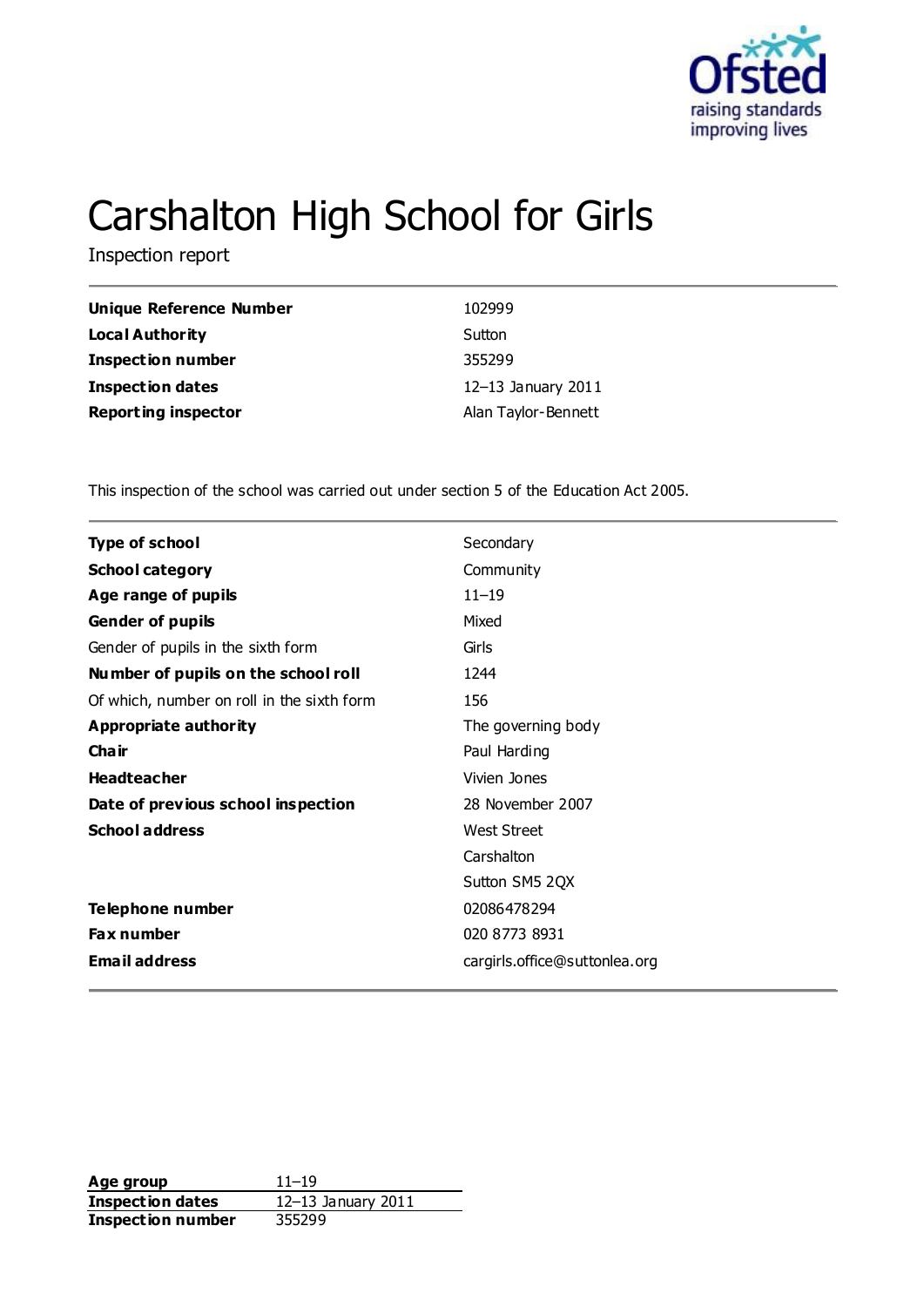The Office for Standards in Education, Children's Services and Skills (Ofsted) regulates and inspects to achieve excellence in the care of children and young people, and in education and skills for learners of all ages. It regulates and inspects childcare and children's social care, and inspects the Children and Family Court Advisory Support Service (Cafcass), schools, colleges, initial teacher training, work-based learning and skills training, adult and community learning, and education and training in prisons and other secure establishments. It assesses council children's services, and inspects services for looked after children, safeguarding and child protection.

Further copies of this report are obtainable from the school. Under the Education Act 2005, the school must provide a copy of this report free of charge to certain categories of people. A charge not exceeding the full cost of reproduction may be made for any other copies supplied.

If you would like a copy of this document in a different format, such as large print or Braille, please telephone 0300 123 4234, or email **[enquiries@ofsted.gov.uk](mailto:enquiries@ofsted.gov.uk)**.

You may copy all or parts of this document for non-commercial educational purposes, as long as you give details of the source and date of publication and do not alter the documentation in any way.

To receive regular email alerts about new publications, including survey reports and school inspection reports, please visit our website and go to 'Subscribe'.

Royal Exchange Buildings St Ann's Square Manchester M2 7LA T: 0300 123 4234 Textphone: 0161 618 8524 E: **[enquiries@ofsted.gov.uk](mailto:enquiries@ofsted.gov.uk)**

W: **[www.ofsted.gov.uk](http://www.ofsted.gov.uk/)**

© Crown copyright 2011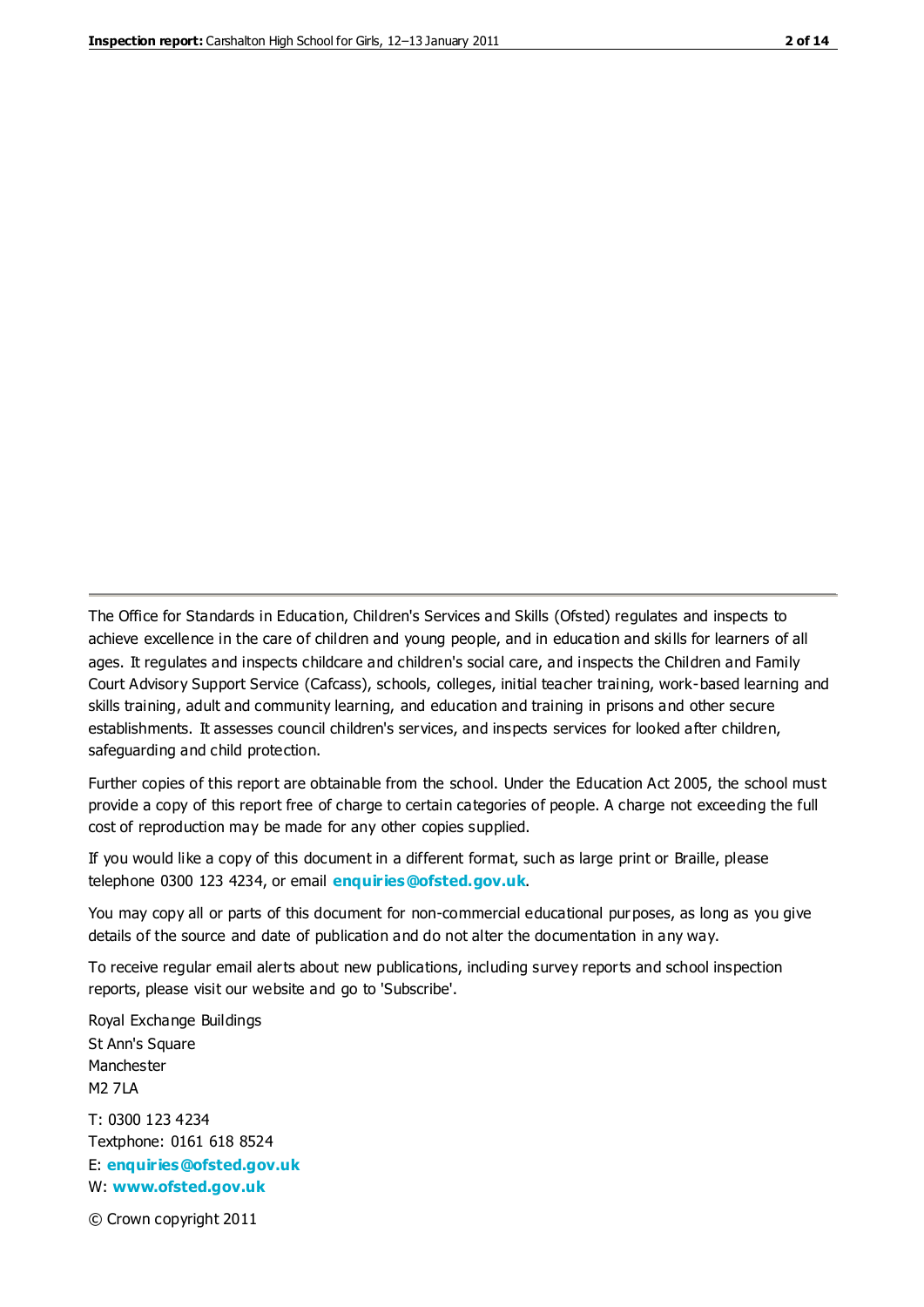# **Introduction**

This inspection was carried out by one of Her Majesty's Inspectors and four additional inspectors. They observed 44 lessons and the work of 44 teachers. In addition, meetings were held with groups of students, members of the governing body, and staff. A wide range of documentation was scrutinised, including the school's development plans, its selfreview, analyses of the attainment and progress of its students, records of lesson observations, and policies. Inspectors took account of the responses to staff and student questionnaires and the 178 questionnaires received from parents and carers.

The inspection team reviewed many aspects of the school's work. It looked in detail at a number of key areas.

- What is the impact of students' contributions to their school on the quality of their education and for them?
- $\blacksquare$  How effectively does the curriculum at Key Stage 3 enable students to make good or better progress in Years 7 and 8, and prepare them to achieve well at Key Stage 4 and beyond?
- $\blacksquare$  How effective is the school's drive to use good assessment strategies in improving the quality of teaching across the school, and how consistent is the impact?

# **Information about the school**

Carshalton High School for Girls is a larger than average non-selective school in a local authority in which there is selection by ability. It is a specialist Humanities and Arts college and has associate training school designation. Its students are drawn from a wide catchment area and there is a higher than average proportion from minority ethnic groups. The number of students known to be eligible for free school meals is similar to the national average, as is the proportion of students with special educational needs and/or disabilities. The school holds the Artsmark Gold, Healthy Schools and International Schools awards.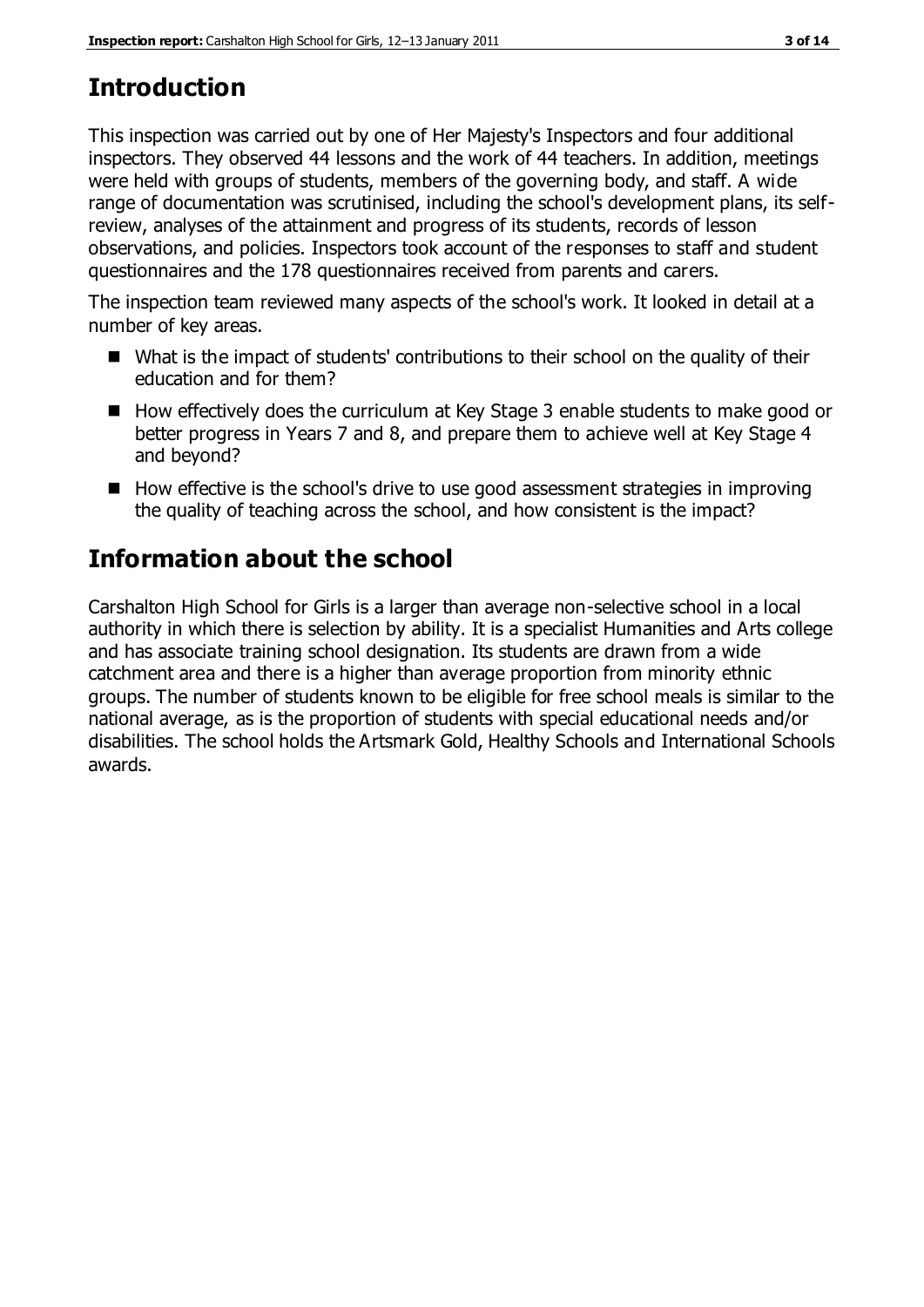# **Inspection judgements**

| Overall effectiveness: how good is the school?  |                |
|-------------------------------------------------|----------------|
| The school's capacity for sustained improvement | $\overline{2}$ |
| <b>Main findings</b>                            |                |

- Carshalton High School for Girls is a good and strongly improving school.
- The leadership provided by the headteacher and her senior team is outstanding and the quality of leadership across the school is good overall.
- Despite the presence of selective schools in the area, the attainment of students is broadly in line with national averages, having improved significantly over recent years. The progress that students make over their time at the school is good and is also improving.
- This strong trend of improvement in achievement is a direct result of the good leadership throughout the school, which is strongly focused on obtaining the best outcomes for all students.
- The sixth form is good. There is a clear accent on academic achievement and staff provide excellent care, guidance and support for students. Sixth formers speak very highly of their experiences in Years 12 and 13 and those that stay on from Year 11 are glad they did so.
- Teaching in the school is consistently good. There is good quality information about students' achievements available to teachers, and they use it very well to inform their planning and teaching strategies.
- The quality of care, guidance and support for students is excellent. Staff know every student well and use the very good care systems established to respond quickly and effectively to individual needs.
- The curriculum meets the needs of students very well. There is a wide range of courses offered at Key Stage 4 that interest and motivate students, and support their ambitions. Provision in Key Stage 3 is effective but does not focus clearly on responding to patterns of weakness in certain skill areas; neither is there a strongly coordinated approach to developing literacy and numeracy skills across all subjects.
- Students make valuable contributions to the work of the school, including generating the ideas that led to the introduction and development of the house system. Many take on responsibilities in the school and carry them out diligently and thoughtfully. This contributes to their personal development strongly. This spirit of giving and contributing is evident in the school's work with the community also, especially in the many community links established through the school's specialism in arts and humanities.
- The school has a good capacity to sustain further improvement. Very high quality development planning and leadership have driven up standards over the last few years, but there is no complacency. There is also a good understanding by senior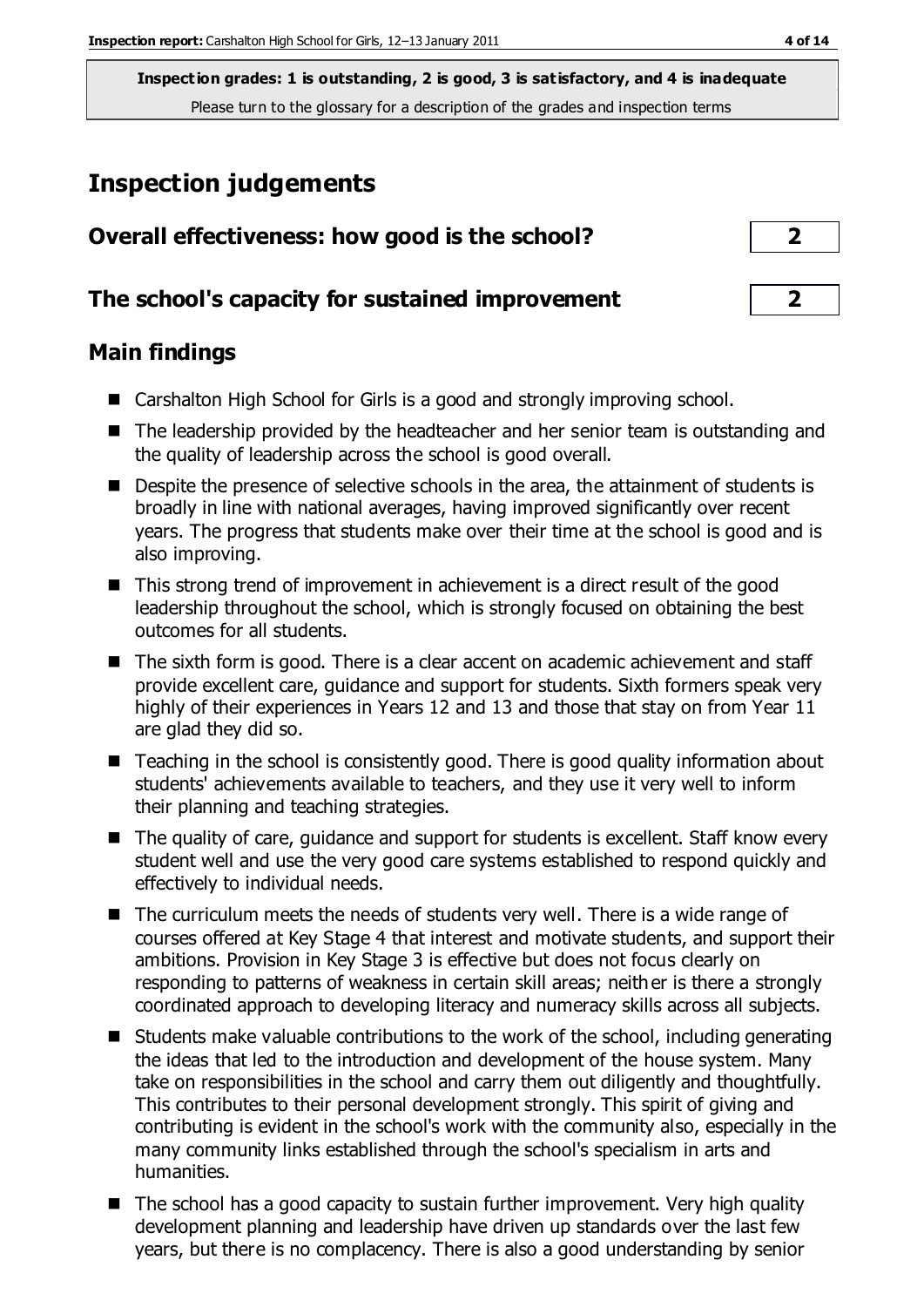leaders of the need to adopt different approaches to achieve even higher standards in the future.

■ The school prioritises good communication with parents and carers and provides good quality feedback about their children's achievements. It also regularly seeks their views about the work of the school. Despite this, there is a small but significant minority who do not feel that the school helps them to support their child's learning at home, or involves them in the work of the school.

## **What does the school need to do to improve further?**

- Develop the curriculum in Key Stage 3 to be more responsive to the needs of students when they enter the school by:
	- providing systematic and effective support for any shortfall in skills, knowledge or  $\equiv$ understanding in key areas for groups of students, improving their confidence and resilience over Years 7 and 8 and reducing the need for catch-up programmes higher up in the school
	- implementing an integrated approach to numeracy and literacy skill development across all subject areas.
- Enable parents and carers to feel more secure about their role in supporting their children's learning by:
	- developing a wider range of strategies for securing their active participation in the work of the school
	- finding ways of actively involving parents and carers in supporting learning at home and, where appropriate, in school
	- making use of governors' expertise and influence.

## **Outcomes for individuals and groups of pupils 2**

The vast majority of students enjoy lessons. They are very willing to become involved in discussions by sharing their ideas and posing their own questions. Even when learning is slow sometimes, because the work is challenging and students struggle to grasp ideas, it is secure. This good level of participation in learning strongly supports the good progress students make. Targets for student achievement are appropriately challenging at individual, class and whole-school level and are usually achieved. Attainment in mathematics has been low over recent years but it has improved this year to be much nearer the national average due to better teaching and more accurate use of assessment to gauge understanding and progress. The progress made by students with special educational needs and/or disabilities is good because of the accurate identification of their needs, the good support provided by specialist staff and the good assessment and feedback practice in lessons that gives opportunities for all students to influence the pace of their learning.

Behaviour is good: students are supportive of each other's learning in lessons and they are willing to contribute and seek help and clarification when it is needed. Around the site, students are relaxed and friendly, and welcoming to visitors. Students feel safe in the school, and parents and carers strongly support this view. They have many opportunities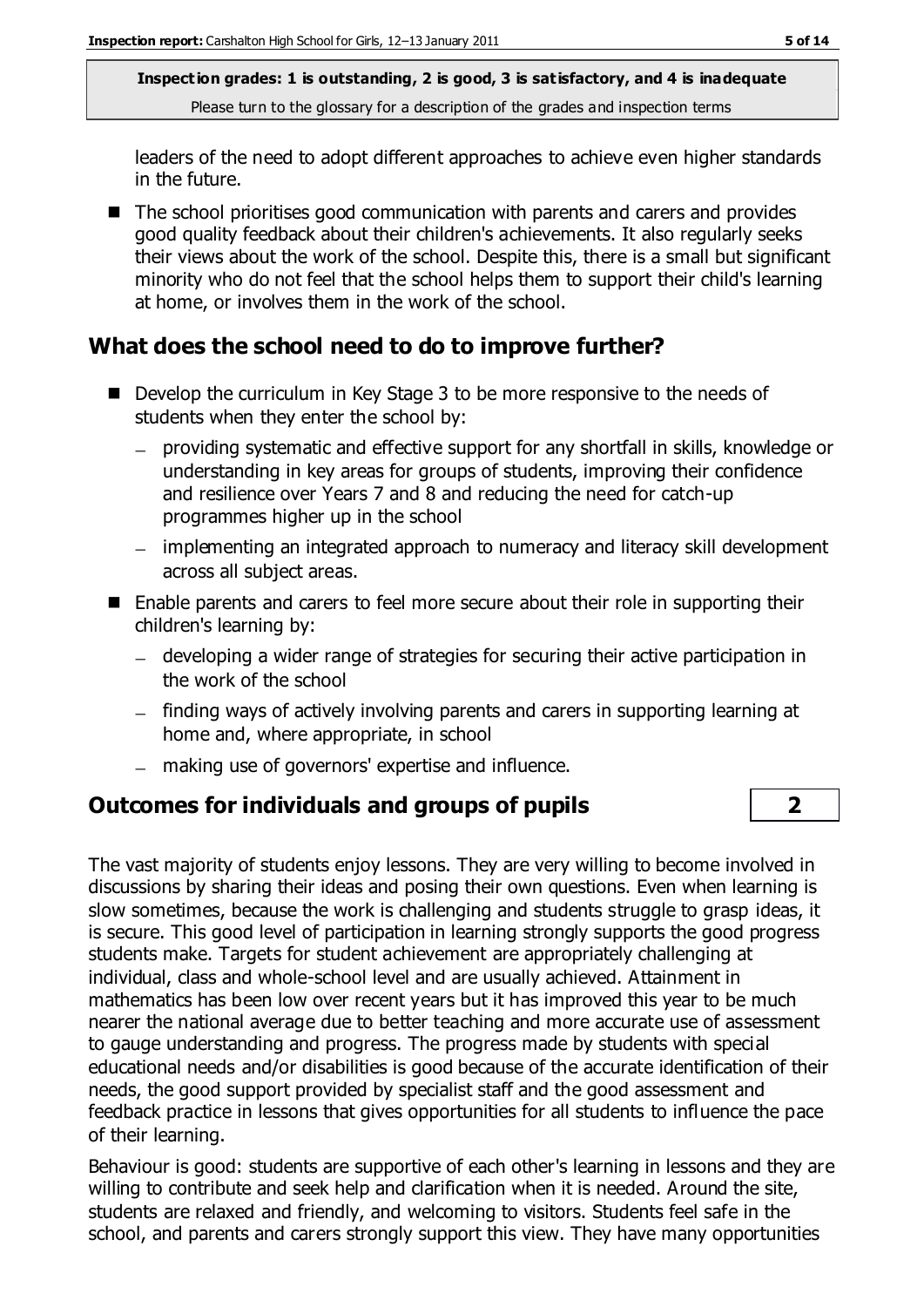to adopt healthy lifestyles and many choose healthy menu options in the dining room. There is a good uptake of extra-curricular sporting opportunities. Students show a good understanding of the risks to their health, safety and well-being outside of school and use their learning in personal, social and health education, and other subjects, wisely.

Students are keen to contribute to their school and to the community. The school's specialisms provide a wide range of opportunities for them to do this, including helping with adult literacy, providing artwork for the local hospital and a wide range of involvement in local primary schools. Many develop important leadership skills through activities such as Sports Ambassadors, dance leadership and the Sports Coaching Award. Involvement in a range of charity work, and several international links including to a school in Nigeria, contribute strongly to students' good level of social and cultural development.

The good quality advice about future education, training and employment enables students to feel confident about the decisions they make at each stage, and supports them to be ambitious about their next steps. Students' attendance is similar to the national average, and the proportion who are persistently absent has decreased over the last three years. Students' punctuality in the school is good and enables lessons to start promptly.

| Pupils' achievement and the extent to which they enjoy their learning                                                     | 2                       |
|---------------------------------------------------------------------------------------------------------------------------|-------------------------|
| Taking into account:<br>Pupils' attainment <sup>1</sup>                                                                   | 3                       |
| The quality of pupils' learning and their progress                                                                        | $\mathcal{P}$           |
| The quality of learning for pupils with special educational needs and/or disabilities<br>and their progress               | 2                       |
| The extent to which pupils feel safe                                                                                      | $\overline{\mathbf{2}}$ |
| Pupils' behaviour                                                                                                         | $\mathbf{2}$            |
| The extent to which pupils adopt healthy lifestyles                                                                       | $\overline{\mathbf{2}}$ |
| The extent to which pupils contribute to the school and wider community                                                   | $\overline{2}$          |
| The extent to which pupils develop workplace and other skills that will contribute to<br>their future economic well-being | $\overline{\mathbf{2}}$ |
| Taking into account:<br>Pupils' attendance <sup>1</sup>                                                                   | 3                       |
| The extent of pupils' spiritual, moral, social and cultural development                                                   |                         |

These are the grades for pupils' outcomes

<sup>1</sup> The grades for attainment and attendance are: 1 is high; 2 is above average; 3 is broadly average; and 4 is low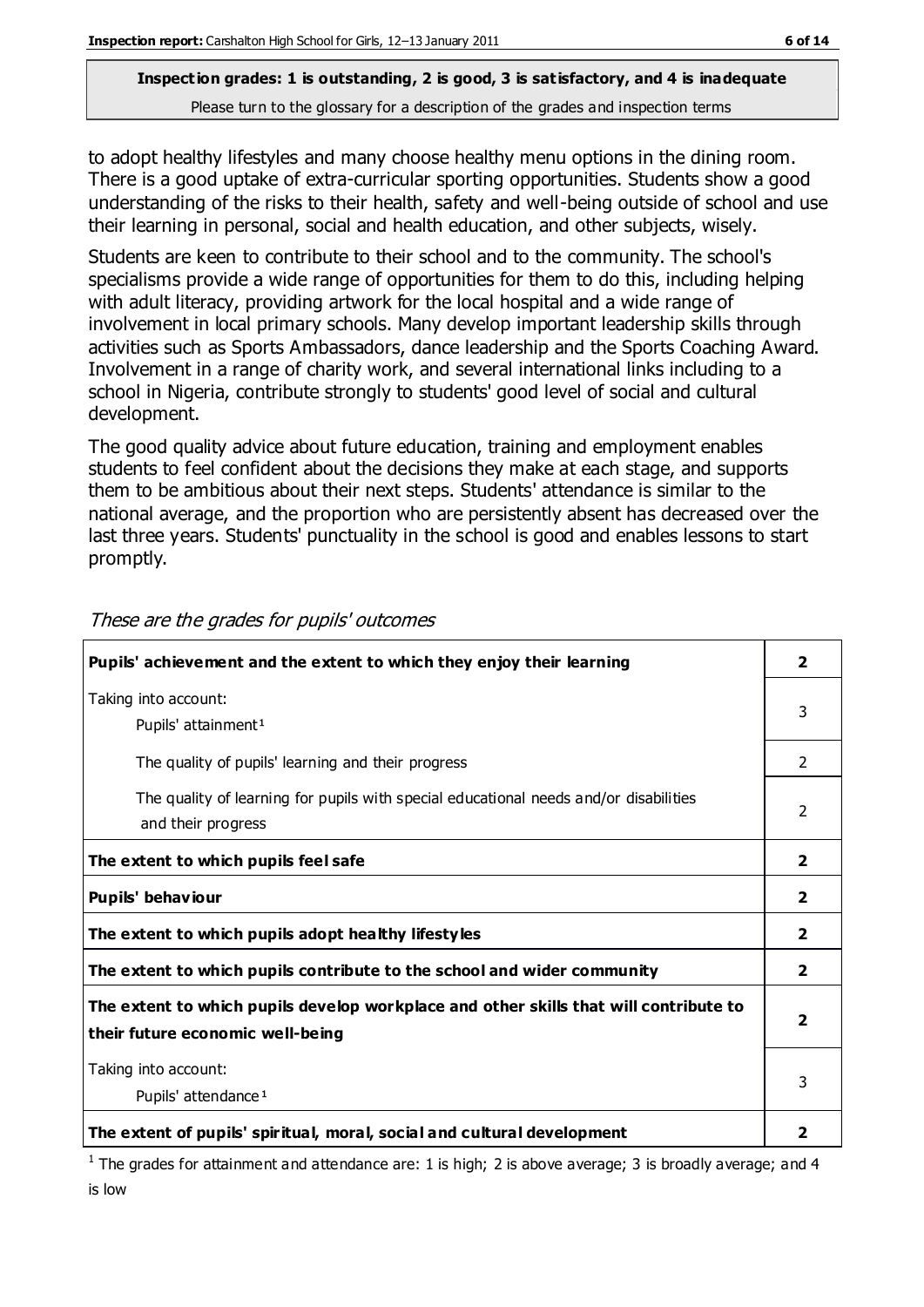#### **How effective is the provision?**

Teachers' use of assessment information is good across nearly all classrooms. This consistency of approach, and the degree to which it drives planning and teaching strategies in lessons, are strengths of the school. Many teachers use frequent close questioning strategies to gauge students' understanding and are then responsive to the information gleaned to guide the course of the lesson to secure good progress. At its best, the marking of students' work is informative and challenging but there is still variation evident across departments. The way in which targets for learning are set in lessons supports good progress for many but does not always result in some groups of learners doing work that is sufficiently challenging.

The curriculum at Key Stage 4 is broad, balanced and provides well for the needs of all groups of students. There are ample opportunities for students who wish to follow vocational pathways, in addition to a range of GCSE subjects. Some students arrive in Year 7 with weak mathematical and literacy skills. Their needs are met adequately through the support provided in each subject and sometimes through the work of the special needs department. The extent of the coordination of this work across Years 7 and 8 currently limits its effectiveness in ensuring that all of these students catch-up and begin Key Stage 4 courses as confident and resilient learners.

The quality of care, guidance and support in the school is excellent. Students' individual circumstances and needs are well known to staff and any support required is provided promptly and effectively. This is reflected in the good behaviour shown by the majority and the degree of pride that students have in their school. Success is celebrated and the pink 'RAP' T-shirts to denote good progress and good levels of participation are worn with pride around the school. The school's work, often in coordination with outside agencies, to support the complex needs of some girls and their families, is outstanding.

| The quality of teaching                                                                                    |  |
|------------------------------------------------------------------------------------------------------------|--|
| Taking into account:<br>The use of assessment to support learning                                          |  |
| The extent to which the curriculum meets pupils' needs, including, where relevant,<br>through partnerships |  |
| The effectiveness of care, guidance and support                                                            |  |

These are the grades for the quality of provision

#### **How effective are leadership and management?**

The improvements evident in the achievement of students are a direct result of the vision, commitment and energy of the headteacher who, working with her very capable senior team, inspires and motivates staff and students. Middle leadership varies more widely in its effectiveness but there is significant strength shown at this level in driving improvement and a determination to develop those skills. The vision of the headteacher is communicated strongly throughout the school through close line management and the very well coordinated delivery of whole-school priorities across all departments. Levels of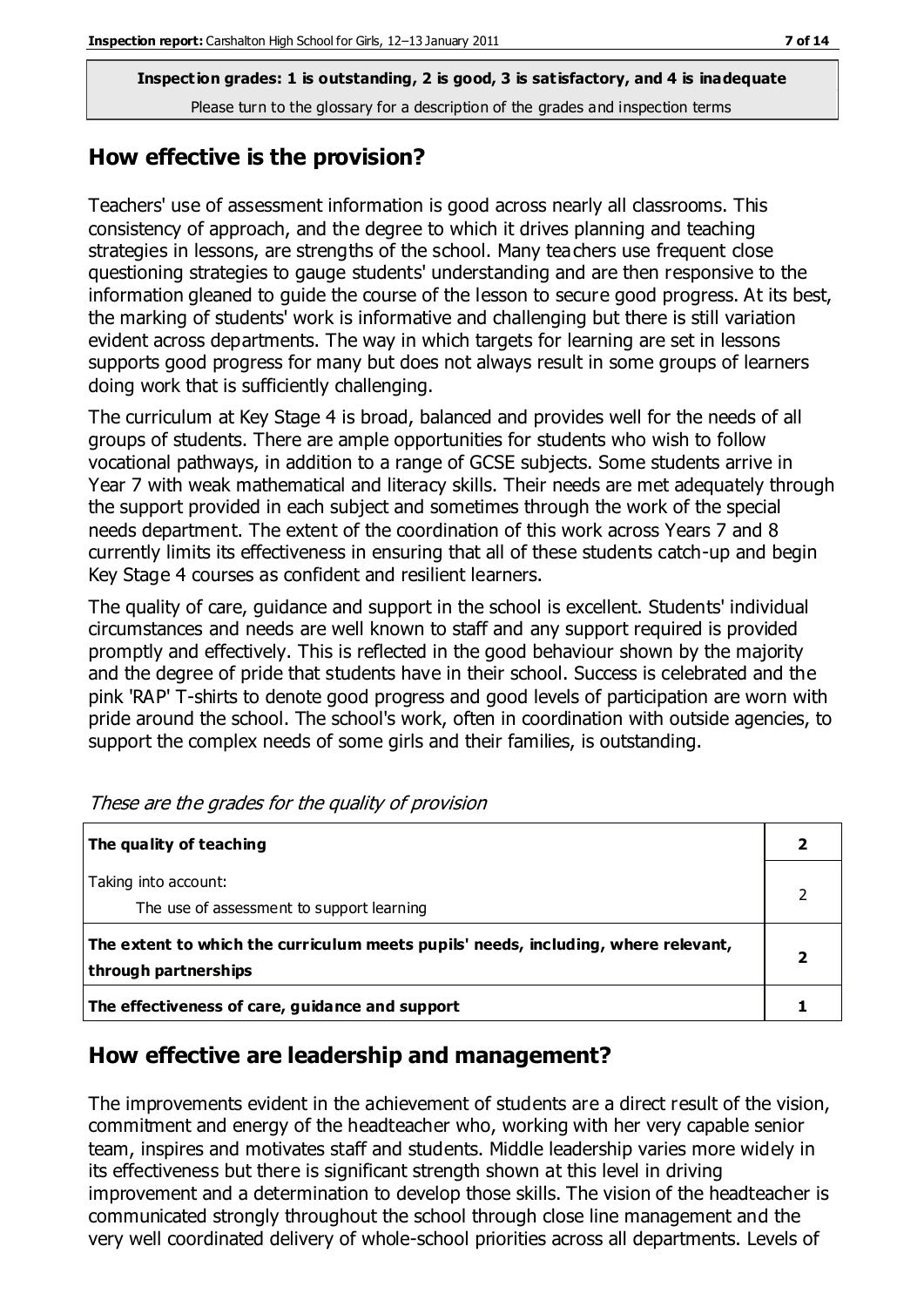accountability are high and staff respond positively. One said, "A lot is asked of you here, but you are supported strongly to achieve it." There is a keen attention to the achievement and well-being of all groups of learners in the school and some important successes as a result. For example, as a result of targeted provision, the progress of students whose circumstances mean that they are eligible for free school meals is much better than is seen nationally. The accent on valuing diversity is a significant factor in enabling the school to fulfil its vision of achieving 'community, harmony, success and growth'.

The members of the governing body are well informed about the school and its work. They carry out their statutory responsibilities with close attention to detail, including overseeing the good value for money obtained through the skilful management of resources. Although some governors have been appointed recently, the obvious passion and energy of the more experienced members ensures a healthy balance between support and challenge for the school. There are very effective systems established to ensure the safeguarding of students and a good level of awareness of this responsibility demonstrated throughout the school.

The school works effectively to promote the coherence of its local community and involves students in specific projects, in liaison with local groups including youth workers and churches. This work is often managed through the school's arts and humanities specialism and is evaluated as a part of that, and individual subject development, planning. Staff are very conscious of the importance of working more effectively with parents and carers. The majority of them attend consultation evenings, specific issues are usually addressed quickly and effectively, and there is a range of useful information about progress and achievements of all kinds sent home and celebrated by other means. However, too many responses to the parents' questionnaire indicate a lack of confidence in parents and carers about how to support their daughter's progress outside of school.

| The effectiveness of leadership and management in embedding ambition and driving<br><i>improvement</i>                                                           | $\overline{2}$          |
|------------------------------------------------------------------------------------------------------------------------------------------------------------------|-------------------------|
| Taking into account:<br>The leadership and management of teaching and learning                                                                                   | 2                       |
| The effectiveness of the governing body in challenging and supporting the<br>school so that weaknesses are tackled decisively and statutory responsibilities met | $\overline{\mathbf{2}}$ |
| The effectiveness of the school's engagement with parents and carers                                                                                             | 3                       |
| The effectiveness of partnerships in promoting learning and well-being                                                                                           | $\overline{2}$          |
| The effectiveness with which the school promotes equality of opportunity and tackles<br>discrimination                                                           | $\overline{\mathbf{2}}$ |
| The effectiveness of safeguarding procedures                                                                                                                     | $\overline{2}$          |
| The effectiveness with which the school promotes community cohesion                                                                                              | $\overline{2}$          |
| The effectiveness with which the school deploys resources to achieve value for money                                                                             | $\mathbf{2}$            |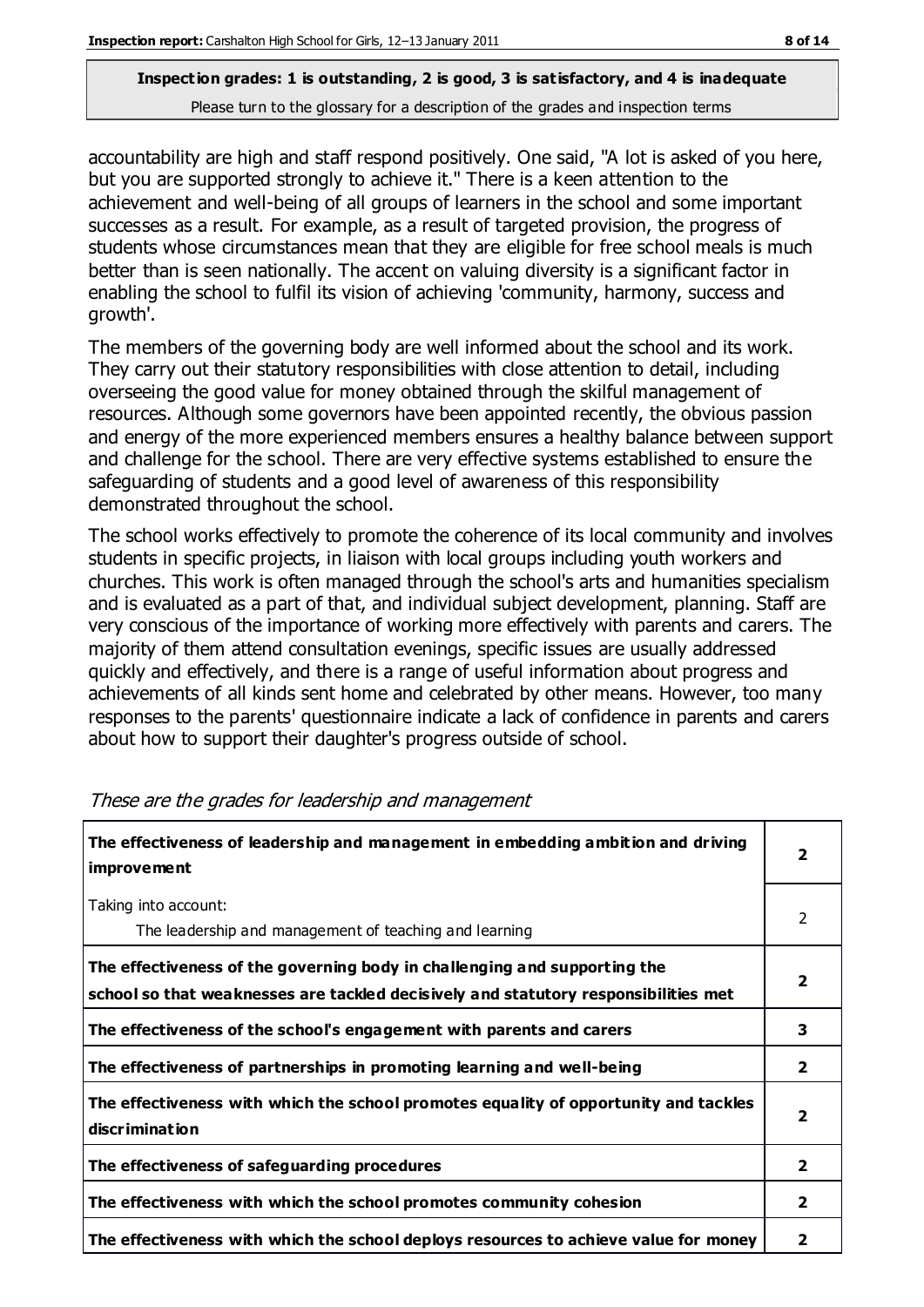### **Sixth form**

Students make good progress, from lower than average levels of attainment on entry, due to the good teaching and the very positive work ethos in the sixth form. Students are proud of their school and of their own achievements, and obviously enjoy their time in the sixth form. They are excellent ambassadors for 'staying on' into Years 12 and 13. The good relations established between students and the staff who teach and support them are clearly valued by all. Students take the opportunity to continue to contribute to the school and sixth form in many important ways and, in doing so, develop a wide range of skills and experience.

Much of the teaching is lively and interesting and involves a good variety of styles and activities to support learning. This motivates and enthuses students. The quality of the care, guidance and support for students, in subject departments and also with regard to their current personal welfare and well-being, is outstanding. The close monitoring of individuals' progress, attendance and punctuality ensures that appropriate support is given at critical times. Students are appreciative of the time, care and attention that staff give them. There are effective and well-established links with other local providers to ensure a wider range of courses in the curriculum. There is a good match of these courses to students' needs and high-quality advice from teachers about choices at all stages complemented strongly by external partners such as Connexions. The enrichment programme prepares students well for further education, training and employment.

The quality of leadership in the sixth form is good. Planning is based on a thorough understanding of strengths and development needs, and actions are well targeted. For example, improvements in the quality of teaching and learning are a consequence of the good professional development for sixth form teaching staff. As a result of the good quality of provision, retention rates and recruitment are improving.

| Overall effectiveness of the sixth form                         |  |
|-----------------------------------------------------------------|--|
| Taking into account:<br>Outcomes for students in the sixth form |  |
| The quality of provision in the sixth form                      |  |
| Leadership and management of the sixth form                     |  |

These are the grades for the sixth form

## **Views of parents and carers**

The very large majority of parents and carers are happy with their child's experiences at this school. Several commented on the very good support that staff offered their daughter, sometimes in response to particular needs. Several commented positively on the way that the school communicates with them, including recognition of when things go well, and there is a good level of satisfaction about the provision of information about progress. However, a small but significant minority felt that the school did not do enough to help them support their child's learning at home, and some felt that that their views were not always sought and acted upon.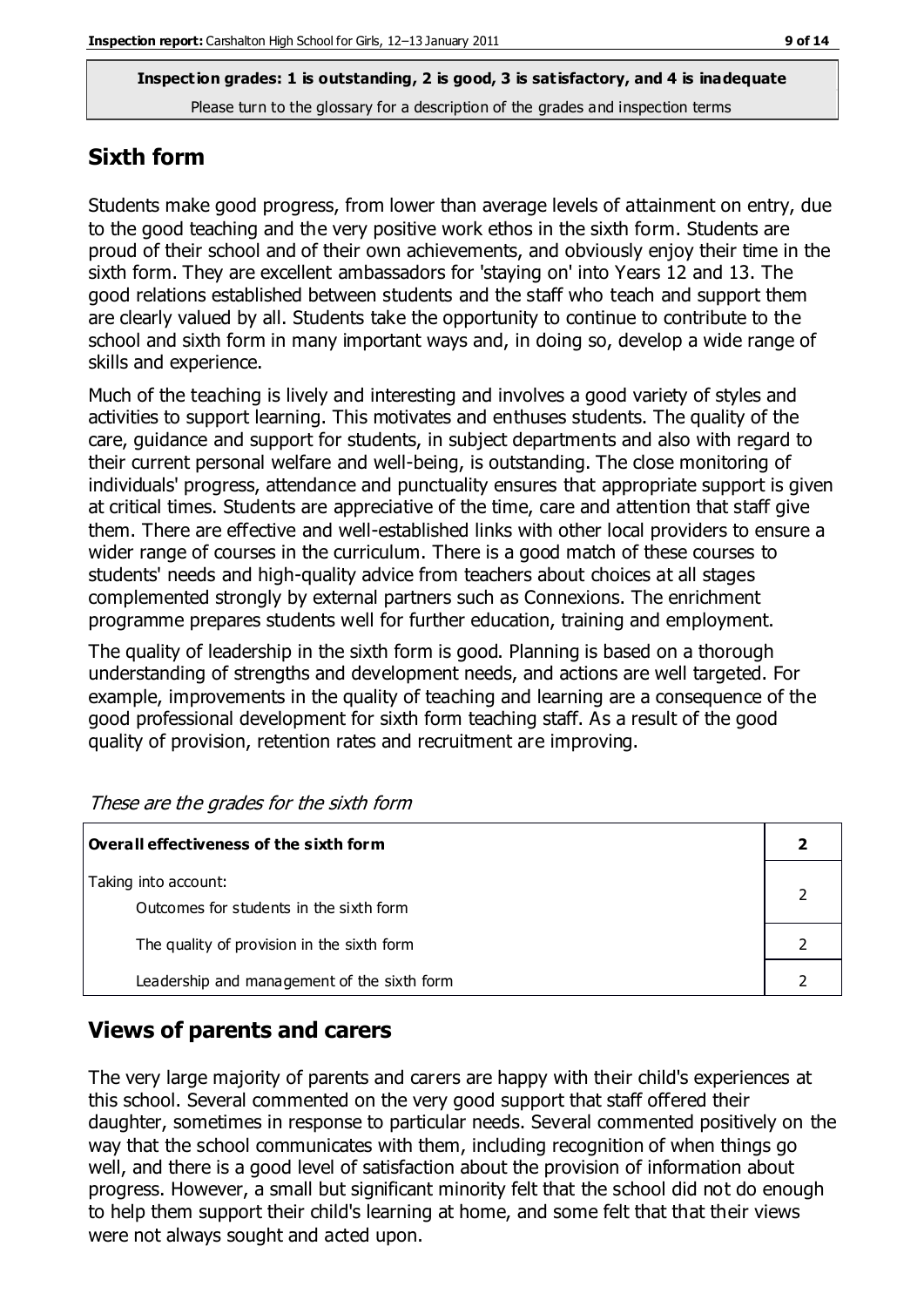#### **Responses from parents and carers to Ofsted's questionnaire**

The inspection team received 178 completed questionnaires by the end of the on-site inspection. In total, there are 1244 pupils registered at the school.

| <b>Statements</b>                                                                                                                                                                                                                                       | <b>Strongly</b> | agree         | Agree        |               | <b>Disagree</b> |                | <b>Strongly</b><br>disagree |                |
|---------------------------------------------------------------------------------------------------------------------------------------------------------------------------------------------------------------------------------------------------------|-----------------|---------------|--------------|---------------|-----------------|----------------|-----------------------------|----------------|
|                                                                                                                                                                                                                                                         | <b>Total</b>    | $\frac{0}{0}$ | <b>Total</b> | $\frac{1}{2}$ | <b>Total</b>    | $\frac{1}{2}$  | <b>Total</b>                | %              |
| My child enjoys school                                                                                                                                                                                                                                  | 57              | 32            | 95           | 53            | 15              | 8              | 7                           | $\overline{4}$ |
| The school keeps my child<br>safe                                                                                                                                                                                                                       | 53              | 30            | 119          | 67            | 3               | $\overline{2}$ | 1                           | $\mathbf{1}$   |
| My school informs me about<br>my child's progress                                                                                                                                                                                                       | 56              | 31            | 96           | 54            | 17              | 10             | 5                           | 3              |
| My child is making enough<br>progress at this school                                                                                                                                                                                                    | 47              | 26            | 104          | 58            | 12              | $\overline{7}$ | 9                           | 5              |
| The teaching is good at this<br>school                                                                                                                                                                                                                  | 34              | 19            | 110          | 62            | 17              | 10             | 4                           | $\overline{2}$ |
| The school helps me to<br>support my child's learning                                                                                                                                                                                                   | 36              | 20            | 91           | 51            | 35              | 20             | 8                           | $\overline{4}$ |
| The school helps my child to<br>have a healthy lifestyle                                                                                                                                                                                                | 24              | 13            | 113          | 63            | 28              | 16             | $\overline{4}$              | $\overline{2}$ |
| The school makes sure that<br>my child is well prepared for<br>the future (for example<br>changing year group,<br>changing school, and for<br>children who are finishing<br>school, entering further or<br>higher education, or entering<br>employment) | 40              | 22            | 98           | 55            | 14              | 8              | 5                           | 3              |
| The school meets my child's<br>particular needs                                                                                                                                                                                                         | 44              | 25            | 97           | 54            | 17              | 10             | 7                           | 4              |
| The school deals effectively<br>with unacceptable behaviour                                                                                                                                                                                             | 36              | 20            | 100          | 56            | 19              | 11             | 9                           | 5              |
| The school takes account of<br>my suggestions and concerns                                                                                                                                                                                              | 21              | 12            | 112          | 63            | 21              | 12             | 6                           | 3              |
| The school is led and<br>managed effectively                                                                                                                                                                                                            | 43              | 24            | 109          | 61            | 16              | 9              | $\overline{2}$              | $\mathbf{1}$   |
| Overall, I am happy with my<br>child's experience at this<br>school                                                                                                                                                                                     | 68              | 38            | 87           | 49            | 13              | 7              | 8                           | $\overline{4}$ |

The table above summarises the responses that parents and carers made to each statement. The percentages indicate the proportion of parents and carers giving that response out of the total number of completed questionnaires. Where one or more parents and carers chose not to answer a particular question, the percentages will not add up to 100%.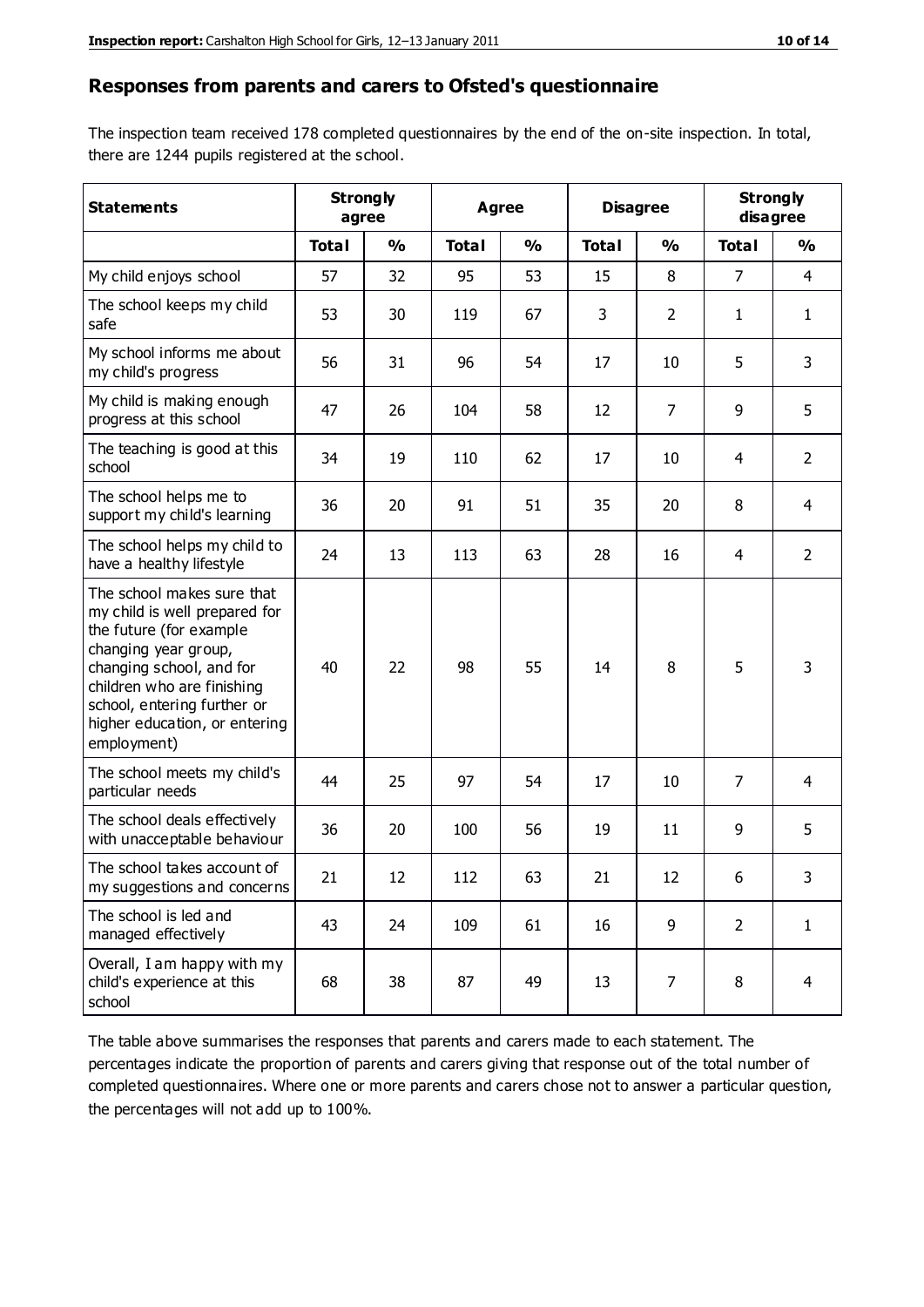# **Glossary**

| Grade   | <b>Judgement</b> | <b>Description</b>                                                                                                                                                                                                            |
|---------|------------------|-------------------------------------------------------------------------------------------------------------------------------------------------------------------------------------------------------------------------------|
| Grade 1 | Outstanding      | These features are highly effective. An outstanding school<br>provides exceptionally well for all its pupils' needs.                                                                                                          |
| Grade 2 | Good             | These are very positive features of a school. A school that<br>is good is serving its pupils well.                                                                                                                            |
| Grade 3 | Satisfactory     | These features are of reasonable quality. A satisfactory<br>school is providing adequately for its pupils.                                                                                                                    |
| Grade 4 | Inadequate       | These features are not of an acceptable standard. An<br>inadequate school needs to make significant improvement<br>in order to meet the needs of its pupils. Ofsted inspectors<br>will make further visits until it improves. |

#### **What inspection judgements mean**

## **Overall effectiveness of schools**

|                       | Overall effectiveness judgement (percentage of schools) |      |                     |                   |
|-----------------------|---------------------------------------------------------|------|---------------------|-------------------|
| <b>Type of school</b> | <b>Outstanding</b>                                      | Good | <b>Satisfactory</b> | <b>Inadequate</b> |
| Nursery schools       | 59                                                      | 35   | 3                   | 3                 |
| Primary schools       | 9                                                       | 44   | 39                  | 7                 |
| Secondary schools     | 13                                                      | 36   | 41                  | 11                |
| Sixth forms           | 15                                                      | 39   | 43                  | 3                 |
| Special schools       | 35                                                      | 43   | 17                  | 5                 |
| Pupil referral units  | 21                                                      | 42   | 29                  | 9                 |
| All schools           | 13                                                      | 43   | 37                  | 8                 |

New school inspection arrangements were introduced on 1 September 2009. This means that inspectors now make some additional judgements that were not made previously.

The data in the table above are for the period 1 September 2009 to 31 August 2010 and are consistent with the latest published official statistics about maintained school inspection outcomes (see **[www.ofsted.gov.uk](http://www.ofsted.gov.uk/)**).

The sample of schools inspected during 2009/10 was not representative of all schools nationally, as weaker schools are inspected more frequently than good or outstanding schools.

Percentages are rounded and do not always add exactly to 100.

Sixth form figures reflect the judgements made for the overall effectiveness of the sixth form in secondary schools, special schools and pupil referral units.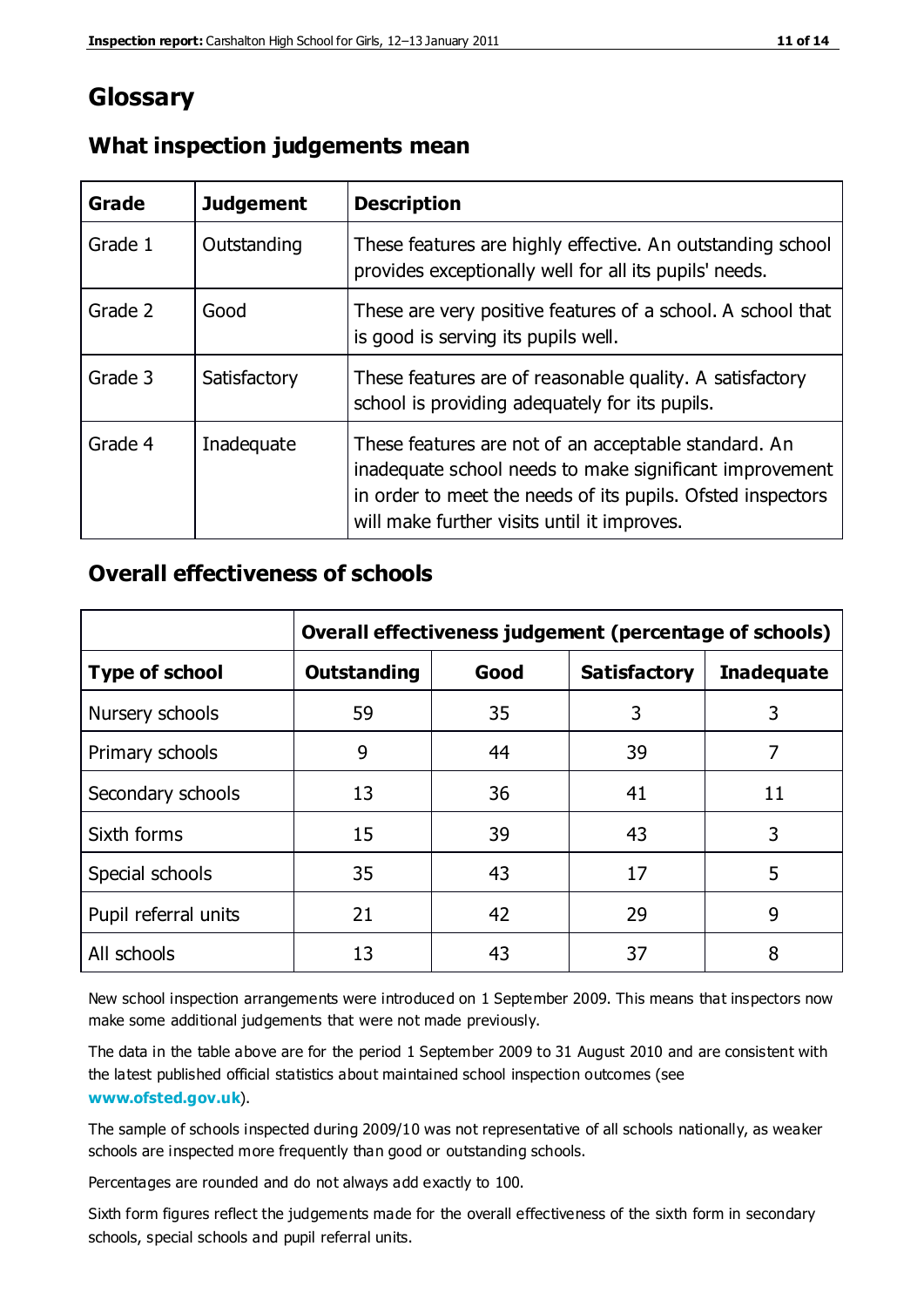# **Common terminology used by inspectors**

| Achievement:               | the progress and success of a pupil in their learning,<br>development or training.                                                                                                                                                          |  |  |
|----------------------------|---------------------------------------------------------------------------------------------------------------------------------------------------------------------------------------------------------------------------------------------|--|--|
| Attainment:                | the standard of the pupils' work shown by test and<br>examination results and in lessons.                                                                                                                                                   |  |  |
| Capacity to improve:       | the proven ability of the school to continue<br>improving. Inspectors base this judgement on what<br>the school has accomplished so far and on the quality<br>of its systems to maintain improvement.                                       |  |  |
| Leadership and management: | the contribution of all the staff with responsibilities,<br>not just the headteacher, to identifying priorities,<br>directing and motivating staff and running the school.                                                                  |  |  |
| Learning:                  | how well pupils acquire knowledge, develop their<br>understanding, learn and practise skills and are<br>developing their competence as learners.                                                                                            |  |  |
| Overall effectiveness:     | inspectors form a judgement on a school's overall<br>effectiveness based on the findings from their<br>inspection of the school. The following judgements,<br>in particular, influence what the overall effectiveness<br>judgement will be. |  |  |
|                            | The school's capacity for sustained<br>improvement.                                                                                                                                                                                         |  |  |
|                            | Outcomes for individuals and groups of pupils.                                                                                                                                                                                              |  |  |
|                            | The quality of teaching.                                                                                                                                                                                                                    |  |  |
|                            | The extent to which the curriculum meets<br>pupils' needs, including, where relevant,<br>through partnerships.                                                                                                                              |  |  |
|                            | The effectiveness of care, guidance and<br>support.                                                                                                                                                                                         |  |  |
| Progress:                  | the rate at which pupils are learning in lessons and<br>over longer periods of time. It is often measured by<br>comparing the pupils' attainment at the end of a key                                                                        |  |  |

stage with their attainment when they started.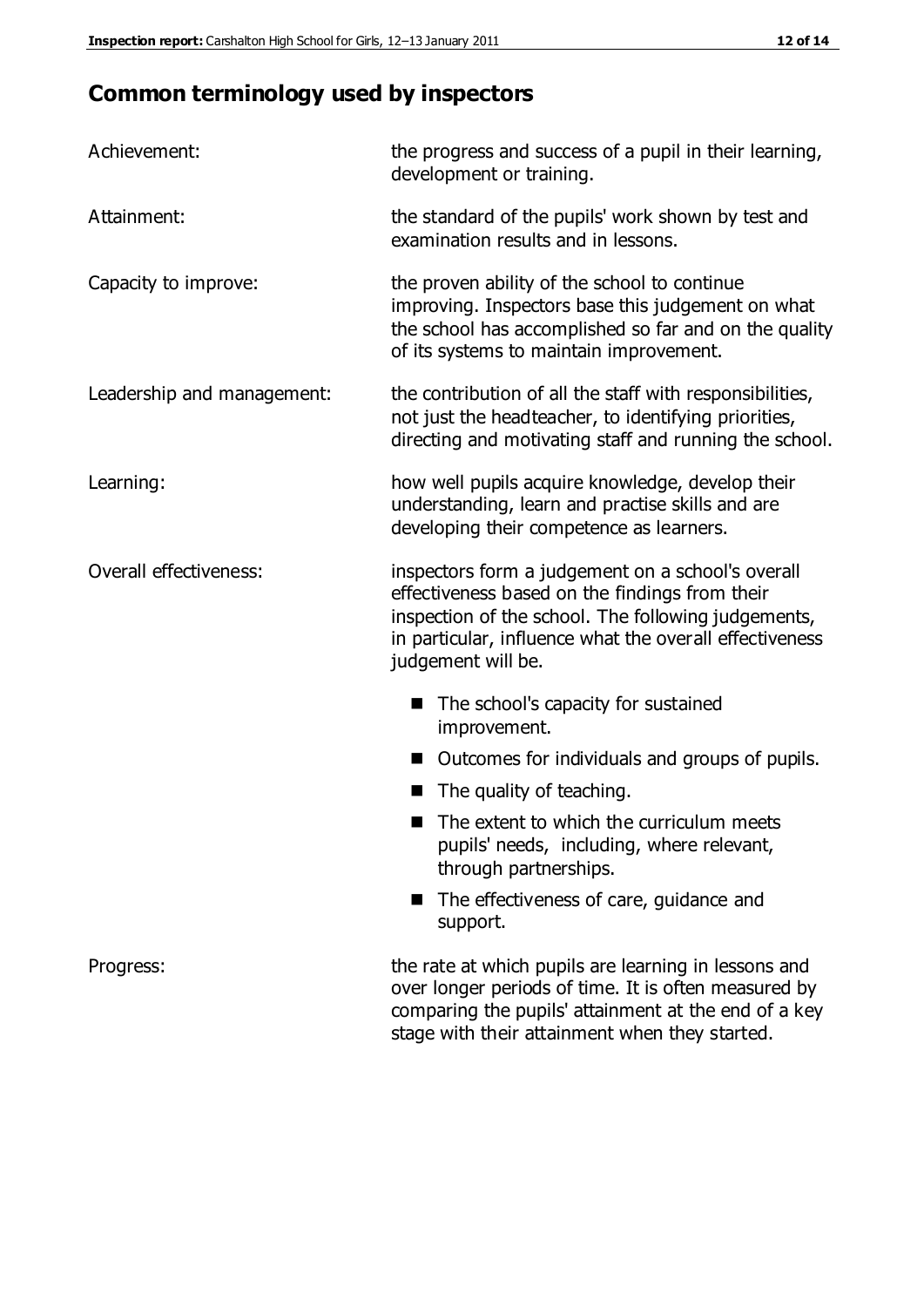### **This letter is provided for the school, parents and carers to share with their children. It describes Ofsted's main findings from the inspection of their school.**

14 January 2011

#### Dear Students

#### **Inspection of Carshalton High School for Girls, Carshalton SM5 2QX**

Thank you for the welcome you showed to the inspection team when we visited your school recently, and for your contributions to the inspection process. It was a pleasure to work alongside you for the two days and to get to know your school. We judged that your school is providing you with a good quality education, and we particularly noted the way in which it has improved strongly over the last few years and has good capacity to continue to do so in the future. You will probably want to read the details in the report published on the Ofsted website for yourself, but I have summarised the main findings below.

The achievement of students by the end of Key Stage 4 is good. The examination results obtained are broadly in line with those seen nationally, and this is the result of many students making good progress. The sixth form is good in all respects; sixth formers are usually very glad to have made the decision to stay on, make good progress and feel very well guided and supported. In fact, the quality of care and guidance across the whole school is excellent. Staff respond to individuals' needs rapidly, caringly and very effectively. Teaching is also a strength, particularly because staff continually assess your progress and respond to the need to adjust their management of your learning accordingly.

Your headteacher and her senior team are doing an excellent job and it is their skill, and the commitment shown by the staff to do their best for you, that has made this the good school it now is. We agreed two areas for the school to work on to secure this very positive trend. They are to:

- develop the curriculum in Key Stage 3 to be more responsive to any shortfall in skills, knowledge or understanding, including coordinating the work to support numeracy and literacy skill development better
- enable your parents/carers to feel more secure about their role in supporting your learning by getting them more involved in the work of the school and finding ways to help them to support your learning at home.

You currently play a significant part in developing your school and staff value that. I know that you will continue to do so. I wish you every success and happiness in the future.

Yours sincerely

Alan Taylor-Bennett Her Majesty's Inspector